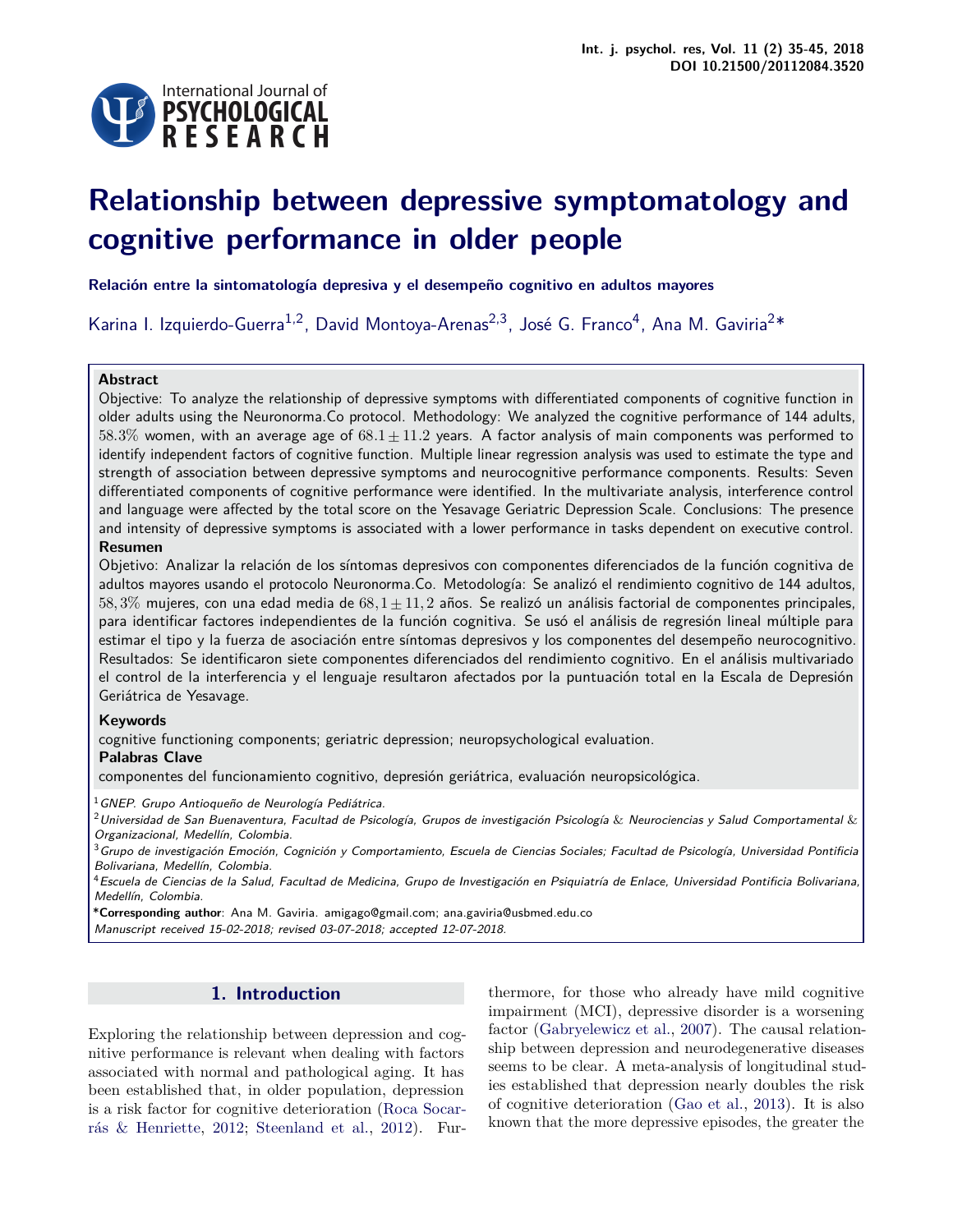risk of dementia [\(Da Silva, Goncalves-Pereira, Xavier,](#page-8-0) [& Mukaetova-Ladinska,](#page-8-0) [2013\)](#page-8-0). Another evidence favoring this hypothesis is the results of large databases of records of psychiatric cases in Scandinavian countries, which shows how the use of antidepressants leads to a lower incidence of dementia [\(Kessing, Sondergard, For](#page-9-3)[man, & Andersen,](#page-9-3) [2009\)](#page-9-3).

A close relationship has also been found between the appearance of depressive symptoms, the reduction of cognitive capacity, and the presence of chronic diseases, like cerebrovascular diseases, hypertension, diabetes, cancer, and chronic obstructive pulmonary disease—conditions that are highly prevalent in older people [\(Alvarán,](#page-8-1) [Gómez, Aguirre, & Ortiz,](#page-8-1) [2008;](#page-8-1) [Kirkman et al.,](#page-9-4) [2012;](#page-9-4) [López Torres et al.,](#page-9-5) [2014;](#page-9-5) [Roca Socarrás & Henriette,](#page-9-0) [2012;](#page-9-0) [Smith & Blumenthal,](#page-10-2) [2011;](#page-10-2) [Stanley,](#page-10-3) [2014\)](#page-10-3).

Depressive symptoms are the most common neuropsychiatric symptoms in MCI, and can be considered as a transition state between normal cognition and dementia. Several studies have established a significant relationship between the severity of depressive symptoms and the deterioration of cognitive functions [\(Spira, Rebok,](#page-10-4) [Stone, Kramer, & Yaffe,](#page-10-4) [2012\)](#page-10-4). Some meta-analyses have also determined that depressive patients show alterations in executive functions (EFs) and the working memory, which has collateral effects on other cognitive domains [\(Bora, Harrison, Yücel, & Pantelis,](#page-8-2) [2013;](#page-8-2) [Rock, Roiser,](#page-10-5) [Riedel, & Blackwell,](#page-10-5) [2014;](#page-10-5) [Snyder,](#page-10-6) [2014\)](#page-10-6).

Other studies have explored the effect of depressive symptoms as risk factors [\(Dotson, Beydoun, & Zonder](#page-8-3)[man,](#page-8-3) [2010;](#page-8-3) [Ownby, Crocco, Acevedo, John, & Loewen](#page-9-6)[stein,](#page-9-6) [2006\)](#page-9-6) and even as prodromes of cognitive impairment [\(Dotson et al.,](#page-8-3) [2010\)](#page-8-3), and have proposed that the reduction of depressive symptoms decreases the risk of deterioration progression [\(Steenland et al.,](#page-10-0) [2012\)](#page-10-0).

Furthermore, a longitudinal study with 562 people aged 65–85 years examined the relationship of depressive symptoms with the diagnosis of cognitive impairment and dementia, to determine whether these symptoms predict continuous cognitive deterioration. After a threeyear follow-up, researchers did not obtained results that supported this idea [\(Neubauer, Wahl, & Bickel,](#page-9-7) [2013\)](#page-9-7). Probably, the use of nonspecific tools to detect cognitive impairment in early stages, like the Mini-Mental State Examination used in this study, explains these negative results.

It can be assumed that there is a dimensional relationship between the appearance of depressive symptoms and cognitive deterioration. Empirical evidence suggests that depression is a risk factor and a prodrome of MCI and dementia [\(Kessing,](#page-9-8) [2012\)](#page-9-8). Moreover, it has been determined that an appropriate treatment of depression can mitigate the burden of dementia [\(Steenland et al.,](#page-10-0) [2012\)](#page-10-0).

In Colombia, studies evidence the need to charac-

terize the effects of depressive symptoms on cognitive performance, taking into account moderating factors such as habits and medical history. This relationship should also be explored using measurements adapted and validated for our population, since it is usual to use scales designed for other populations. Thus, the purpose of this study was to analyze the relationship between depressive symptoms and differentiated components of the cognitive function in older people, using a neuropsychological assessment battery adapted and validated in the Colombian population.

#### **2. Method**

#### **2.1 Participants**

The study included 144 adults over the age of 49, selected through non-probabilistic sampling. Subjects who fulfilled the requirements to participate were identified using the snowball technique; and they, in turn, helped locate other participants with similar characteristics.

Most of the subjects were invited to the study by the members of the NEUROPSIS undergraduate research group, from the School of Psychology of Universidad de San Buenaventura (Medellín), who explained to their relatives and acquaintances the objective of the study and put them in contact with the researchers for evaluation. This mechanism resulted in a sample that included employees of the university, relatives of the research group members, and older people who were part of senior clubs, attended day care centers, or resided in assisted living facilities.

The study excluded those people with pathology of the central nervous system that could affect cognition, other than a MCI caused by a possible process of dementia; unstable or clinically significant cardiovascular disease within 6 months prior to the evaluation; or history of alcohol or drug abuse within 24 months prior to the evaluation.

#### **2.2 Measures**

The Subjective Memory Complaints scale [\(Hernández,](#page-9-9) [Montañés, Gámez, Cano, & Núñez,](#page-9-9) [2007\)](#page-9-9) was used to select and classify the participants, and the Geriatric Depression Scale [\(Yesavage et al.,](#page-10-7) [1982\)](#page-10-7) was applied to evaluate current depression. In addition, all participants were asked for sociodemographic information, personal health history, habits, and use of medicines.

The evaluation of cognitive performance was conducted using Neuronorma.Co—a neuropsychological assessment battery adapted and validated for Colombia by Patricia Montañés' team at Universidad Nacional de Colombia [\(Montañés,](#page-9-10) [2016\)](#page-9-10). In Colombia, normative data were calculated for ten age groups and according to the effect of sociodemographic variables such as schooling and sex, given the broad spectrum of the population that ranges from functional illiterate people to people with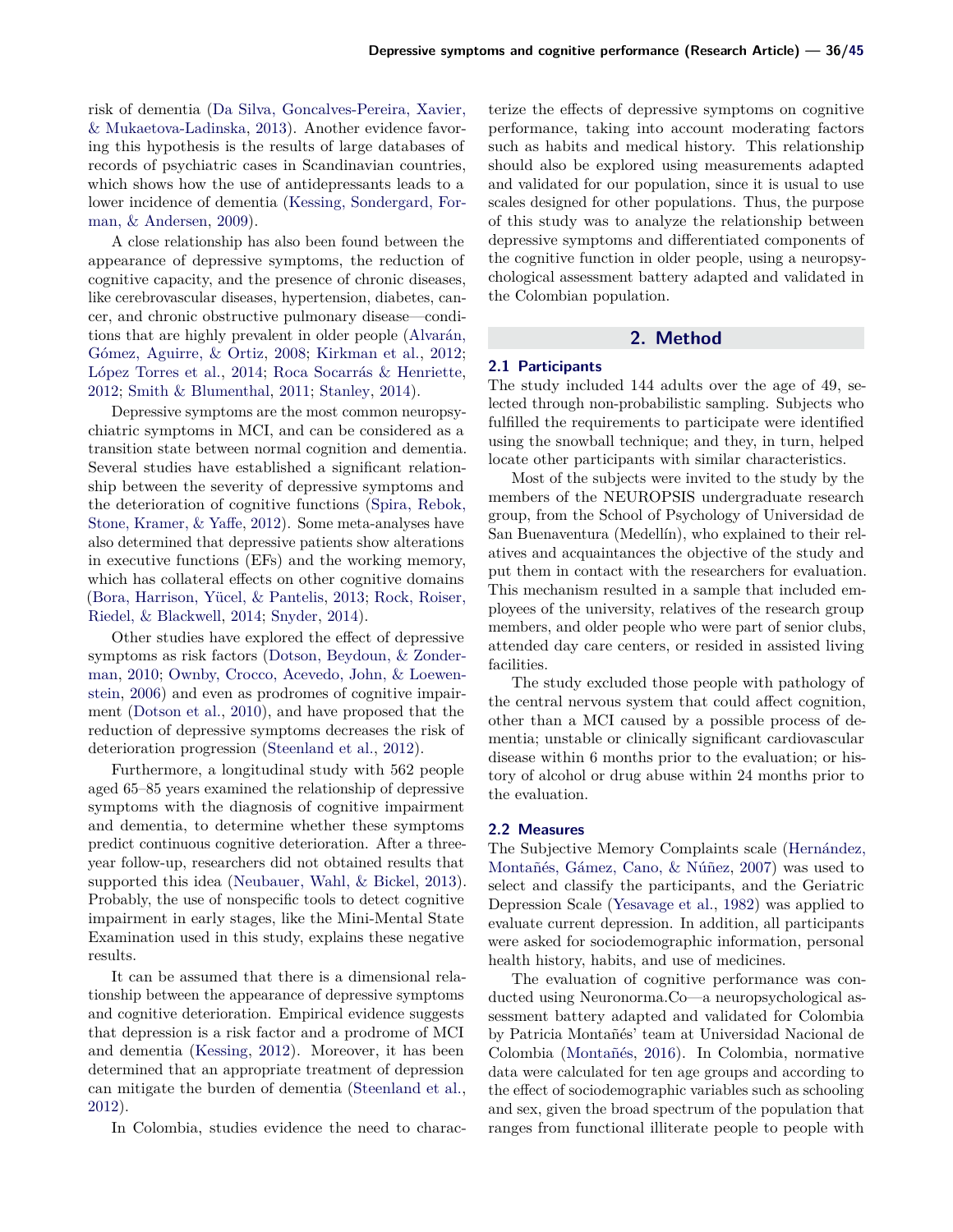postgraduate studies. The use of the normative data obtained from such a diverse sample favors the reliability of the diagnoses in Colombia, as well as the unification of criteria for interpreting tests. This battery has exhibited good psychometric properties for the evaluation of this population and has been used in other studies in the country [\(Duarte, Espitia, & Montañés,](#page-9-11) [2016\)](#page-9-11).

The Neuronorma.Co battery tasks used in this research to evaluate the cognitive functions were: 1) Digit Span Task (backward and forward) from the WAIS-III; 2) Trail Making Test (parts A and B; 3) Symbol Digit Modalities Test; 4) Visuospatial Span Task (forward and backward Corsi Blocks Test) [\(Peña Casanova, Quiñones](#page-9-12) [Úbeda, et al.,](#page-9-12) [2009c\)](#page-9-12); Boston Naming Test; 6) Token Test [\(Peña Casanova, Quiñones Úbeda, et al.,](#page-9-13) [2009a\)](#page-9-13); 7) Rey–Osterrieth Complex Figure (Copy and Recall) [\(Peña Casanova, Gramunt-Fombuena, et al.,](#page-9-14) [2009\)](#page-9-14); 8) Learning and Memory Task with Controlled Encoding [\(Hernández et al.,](#page-9-9) [2007\)](#page-9-9); 9) Wisconsin Card Sorting Test [\(Grant & Berg,](#page-9-15) [1948\)](#page-9-15); 10) Tower of London Test; 11) Stroop Color and Word Test [\(Peña Casanova, Quiñones](#page-9-16) [Úbeda, et al.,](#page-9-16) [2009b\)](#page-9-16); 12) Verbal Fluency Task [\(Isaacs](#page-9-17) [& Kennie,](#page-9-17) [1973\)](#page-9-17); and 13) Phonological Fluency Task [\(Borkowski, Benton, & Spreen,](#page-8-4) [1967\)](#page-8-4).

#### **2.3 Procedure**

This research was approved by the Bioethics Institutional Committee of Universidad de San Buenaventura, Medellín. Once the evaluator explained the details of the study, each participant signed a written informed consent. Subsequently, the evaluation was conducted in two sessions: the clinical scales and the attention and memory tasks were applied in the first session, while the second session consisted of tasks related to visuospatial abilities, language, and EFs from the Neuronorma.Co battery.

The staff that conducted the evaluations and participated in the edition and storage of the data was trained for applying the protocol. Special emphasis was placed on the study of handbooks, videos, and materials required in each neuropsychological or psychological test. A database was designed in Microsoft Access 2016 for storing the data obtained. Direct scores were included along with scalar scores categorized by age and schooling in the Colombian sample [\(Montañés,](#page-9-10) [2016\)](#page-9-10), the latter scores being preferred in the analyses. Once collected, the data were exported to the SPSS 23.0 software for statistical treatment.

#### **2.4 Data analysis**

Performance in the Neuronorma.Co battery, in the clinical scales, and in the screening tools is expressed in average scores and standard deviations. As for the categorical variables, their frequencies are described in percentage terms.

To identify factors that do not depend on cognitive functioning, an exploratory factor analysis (EFA) of the scalar scores obtained in the tasks that make up the Neuronorma.Co battery was carried out through a principal component analysis (PCA) with orthogonal rotation (varimax). To determine the number of factors to be kept, the following criteria were considered: eigenvalues should be greater than 1 and derived from each component, the factors kept should explain at least 60% of the variance and, finally, each factor should have at least three variables with significant factor weights. A standard score for each subject was generated by calculating the average scalar performance in the set of neuropsychological tasks of each component.

Spearman's correlation coefficients were examined to identify the correlations between the total score in the Yesavage Geriatric Depression Scale and the standard scores in each component obtained from the Neuronorma.Co neuropsychological battery. The Mann–Whitney U test was used to analyze the relationship of cognitive performance with dichotomous categorical variables.

Finally, the type and strength of the relationship between depressive symptoms and cognitive performance were estimated using multiple linear regression models. Every equation included the parameters of interest, that is the score obtained in each cognitive component as a dependent variable, and the independent variables, such as the total score in the Yesavage Depression Scale, the years of schooling, and each of the covariates relevant to the bivariate analysis. The Backward method was used to select the variables in the final model. A significance level of  $p < 0.05$  was assumed for all contrasts.

#### **3. Results**

Table [1](#page-3-0) summarizes the sociodemographic and clinical characteristics of the participants.

Table [2](#page-4-0) shows the mean scores and standard deviations that reflect the performance in the Neuronorma.Co battery.

#### **3.1 Factor analysis**

The PCA with varimax rotation included 29 standardized measures collected from 14 neuropsychological tests. The overall measure of sampling adequacy was appropriate (KMO=0.807). The Bartlett's test of sphericity  $\chi^2_{(406)}$  = 2, 085.94  $p < 0.001$  indicates that the correlation between the variables was strong enough for the PCA.

Seven factors with eigenvalues greater than 1 were extracted; their combination explained 68.36% of the variance (Table [3\)](#page-5-0). The first factor groups tasks associated with *memory* functioning; the second factor displays the performance in tasks typically related to interference control or *inhibitory control*; the third component consists of variables that account for the performance in *categorization* and *flexibility* processes; the fourth factor groups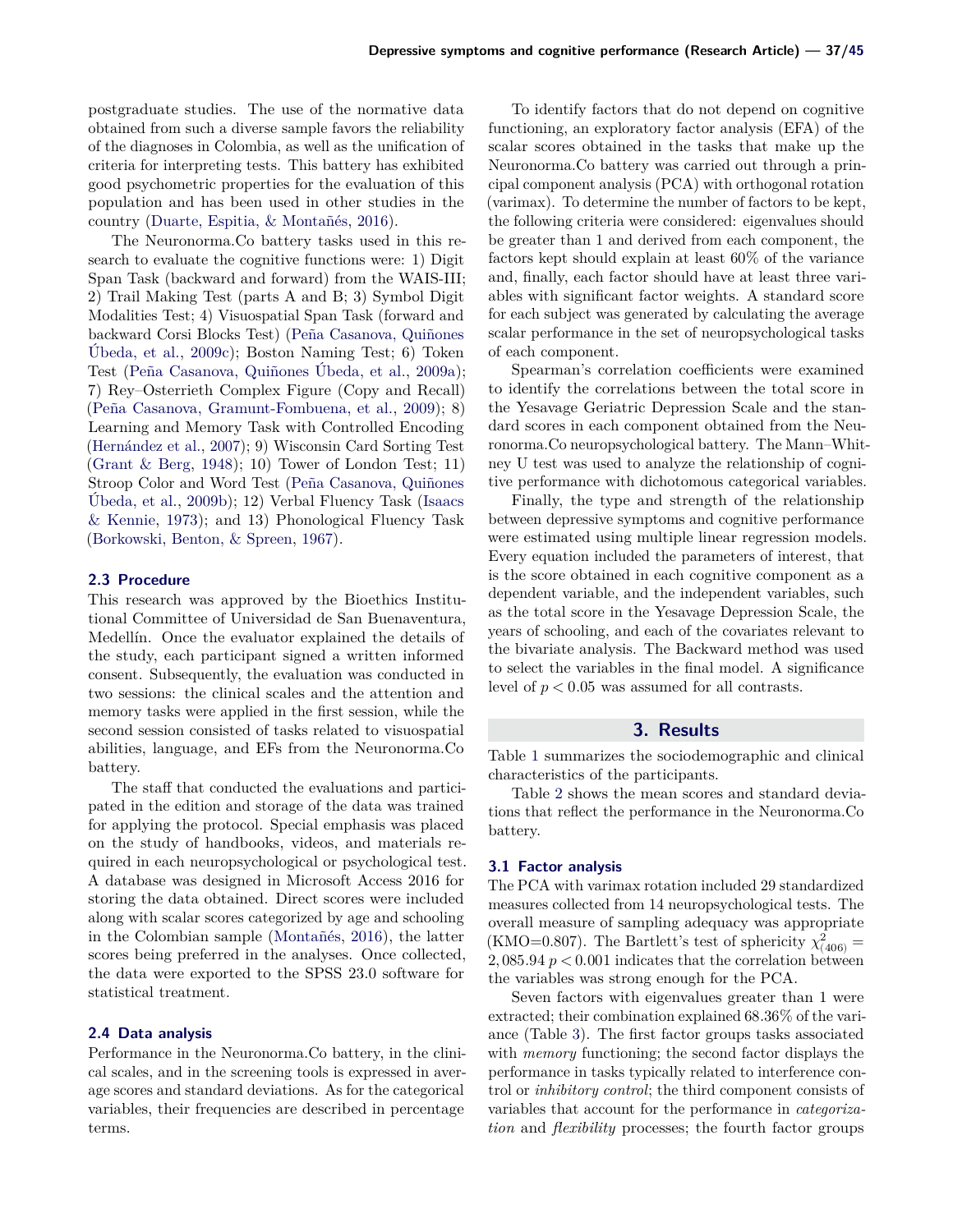<span id="page-3-0"></span>*Sociodemographic and clinical characteristics of the sample.*

|                                  | $\boldsymbol{N}$ | %       |  |
|----------------------------------|------------------|---------|--|
| Sex                              |                  |         |  |
| Man                              | 60               | 41.7    |  |
| Woman                            | 84               | 58.3    |  |
| Education                        |                  |         |  |
| Illiterate                       | $\overline{4}$   | $2.8\,$ |  |
| Primary education (unfinished)   | 32               | 22.2    |  |
| Primary education                | $\overline{7}$   | 4.9     |  |
| Secondary education (unfinished) | 24               | 16.7    |  |
| Secondary education              | 19               | 13.2    |  |
| Associate degree                 | 27               | 18.8    |  |
| Higher education                 | $31\,$           | 21.5    |  |
| Bilingualism                     |                  |         |  |
| Yes                              | 21               | 14.6    |  |
| Marital status                   |                  |         |  |
| Married                          | 45               | 31.3    |  |
| Separated/Divorced               | 32               | 22.2    |  |
| Single                           | 40               | 27.8    |  |
| Widowed                          | $27\,$           | 18.8    |  |
| Habits                           |                  |         |  |
| Coffee consumption               | 106              | 74.1    |  |
| Alcohol consumption              | 16               | 11.3    |  |
| Tobacco consumption              | 18               | 13.7    |  |
| Personal medical history         |                  |         |  |
| Hypertension                     | $53\,$           | 37.1    |  |
| Dyslipidemia                     | 53               | 37.1    |  |
| Diabetes                         | 14               | 9.8     |  |
| Thyroid disease                  | 25               | 17.5    |  |
| Medication                       |                  |         |  |
| Antidepressants                  | 16               | 11.1    |  |
| Anxiolytics                      | $\bf 5$          | 3.5     |  |
| Neuroleptics                     | 3                | 2.1     |  |
| Anti-dementia drugs              | 10               | 6.9     |  |
| Antiplatelets                    | $\boldsymbol{9}$ | 6.3     |  |
| Antiarrhythmics                  | $\boldsymbol{2}$ | 1.4     |  |
|                                  |                  |         |  |
|                                  | $M \pm SD$       |         |  |
| Age                              | $68.11 \pm 11.2$ |         |  |
| Years of schooling               | $10.4\pm5.5$     |         |  |
| Total memory complaints          | $12.9 \pm 8.4$   |         |  |
| Total Yesavage scale             | $2.35\pm2.7$     |         |  |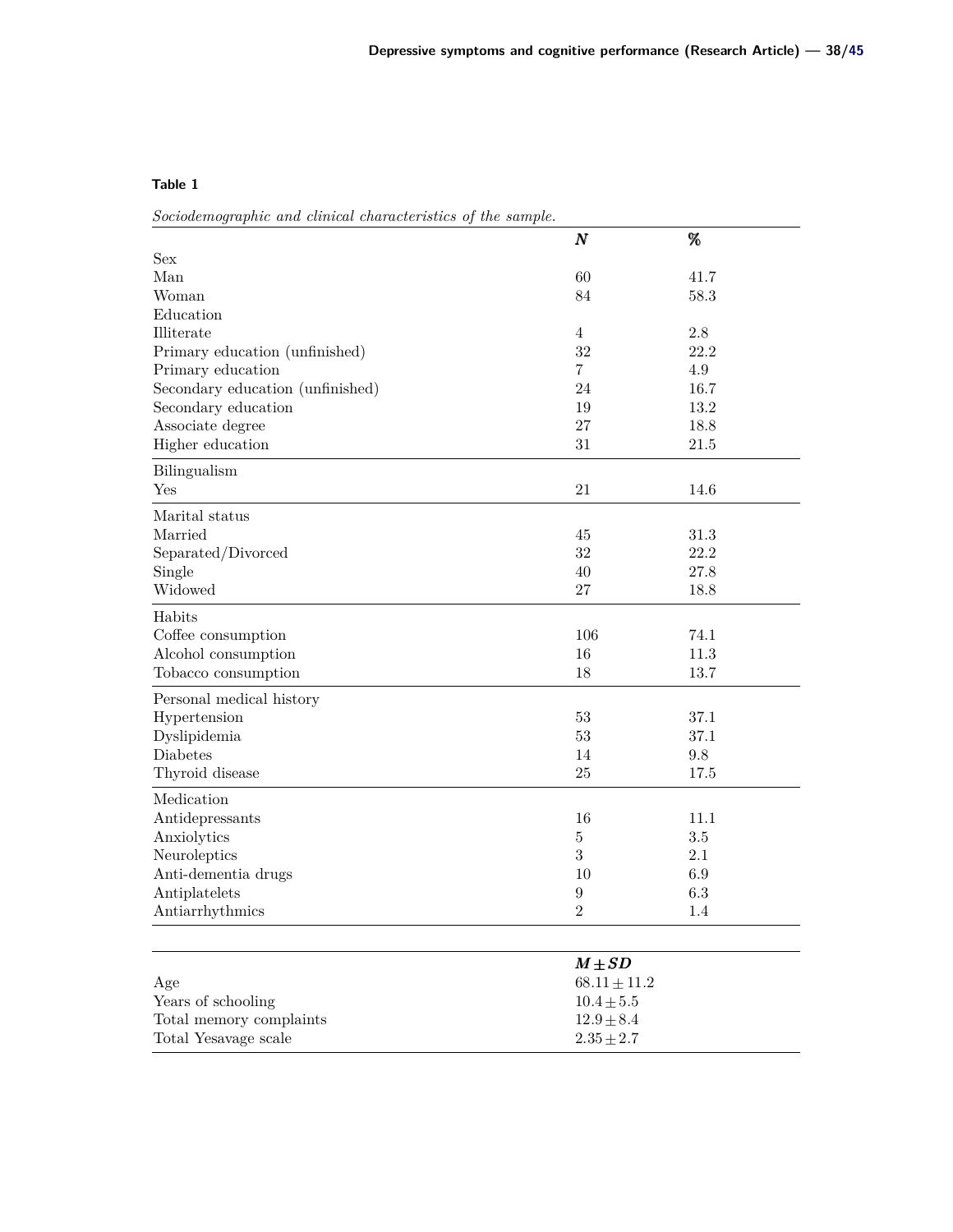<span id="page-4-0"></span>*Descriptive statistics of the scalar scores obtained in the neuropsychological battery applied to 144 adults.*

|                                         | M        | SD       |                  | Minimum Maximum |
|-----------------------------------------|----------|----------|------------------|-----------------|
| Forward Verbal Span                     | 11.01    | 2.49     | 4                | 18              |
| Backward Verbal Span                    | 10.99    | 2.89     | $\,6$            | 18              |
| Forward Visuospatial Span©              | 10.73    | 2.95     | $\overline{5}$   | 18              |
| Backward Visuospatial Span©             | 10.83    | 3.31     | $\overline{5}$   | 18              |
| Trail Making Test A                     | 9.1      | 2.89     | $\overline{2}$   | 16              |
| Trail Making Test B                     | 9.1      | 2.87     | $\overline{2}$   | 16              |
| SDMTc@                                  | 9.66     | 2.94     | $\boldsymbol{3}$ | $18\,$          |
| Boston Naming Test <sup>©</sup>         | 8.53     | 3.41     | $\overline{2}$   | $18\,$          |
| Token Test                              | 8.73     | $3.5\,$  | $\overline{2}$   | $18\,$          |
| ROCF (Copy)                             | $\,9.15$ | 4.03     | $\overline{2}$   | 18              |
| ROCF (Recall)                           | 10.61    | $2.15\,$ | $\,6$            | $16\,$          |
| $FCSRT$ (Free recall – Trial 1)         | 8.64     | $3.58\,$ | $\overline{2}$   | $18\,$          |
| FCSRT (Total free recall)               | 7.67     | 3.75     | $\overline{2}$   | $18\,$          |
| FCSRT (Total recall)                    | 7.32     | $\!.9$   | $\overline{2}$   | $18\,$          |
| FCSRT (Delayed free recall)             | 7.23     | 3.44     | $\overline{2}$   | $18\,$          |
| FCSRT (Delayed total recall)            | 7.75     | $5.28\,$ | $\overline{2}$   | $18\,$          |
| ROCF (Immediate recall $-3$ minutes)    | 7.93     | 3.44     | $\overline{2}$   | 17              |
| Semantic verbal fluency                 | 8.87     | 3.34     | $\overline{2}$   | $18\,$          |
| Phonemic verbal fluency (p)             | 9.58     | 2.96     | $\overline{2}$   | 18              |
| Stroop Test <sup>©</sup> (Word)         | 8.31     | 3.14     | $\overline{2}$   | 15              |
| Stroop Test <sup>©</sup> (Color)        | 9.01     | 3.45     | $\overline{2}$   | 18              |
| Stroop Test <sup>©</sup> (Word-Color)   | 9.01     | 3.34     | $\overline{2}$   | 17              |
| Stroop Test <sup>©</sup> (Interference) | 8.46     | 3.26     | 1.5              | 16.41           |
| TOL-DX <sup>©</sup> (Total correct)     | 10.08    | 3.03     | $\sqrt{2}$       | 17              |
| TOL-DX <sup>©</sup> (Total moves)       | 9.14     | 3.28     | $\overline{2}$   | 18              |
| TOL-DX <sup>®</sup> (Initiation time)   | 9.48     | 3.98     | $\overline{2}$   | 18              |
| TOL-DX <sup>©</sup> (Execution time)    | 8.83     | 3.72     | $\overline{2}$   | 18              |
| TOL-DX <sup>©</sup> (Total time)        | 9.15     | $3.81\,$ | $\overline{2}$   | 18              |
| WCST-M (Categories completed)           | 9.94     | 3        | 3                | 18              |
| WCST-M (Perseverative errors)           | 9.31     | 3.43     | 3                | 19              |
| WCST-M (Correct answers)                | 9.13     | 3.32     | $\overline{2}$   | 18              |
| WCST-M (Attentional failures)           | 14.51    | 4.73     | 3                | 18              |

*Note:* SDMTC© = Symbol Digit Modalities Test; ROCF = Rey–Osterrieth Complex Figure; FCSRT = Free and Cued Selective Reminding Test - Immediate Recall; TOL-DX© = Tower of London; WCST-M = Wisconsin Card Sorting Test (Modified).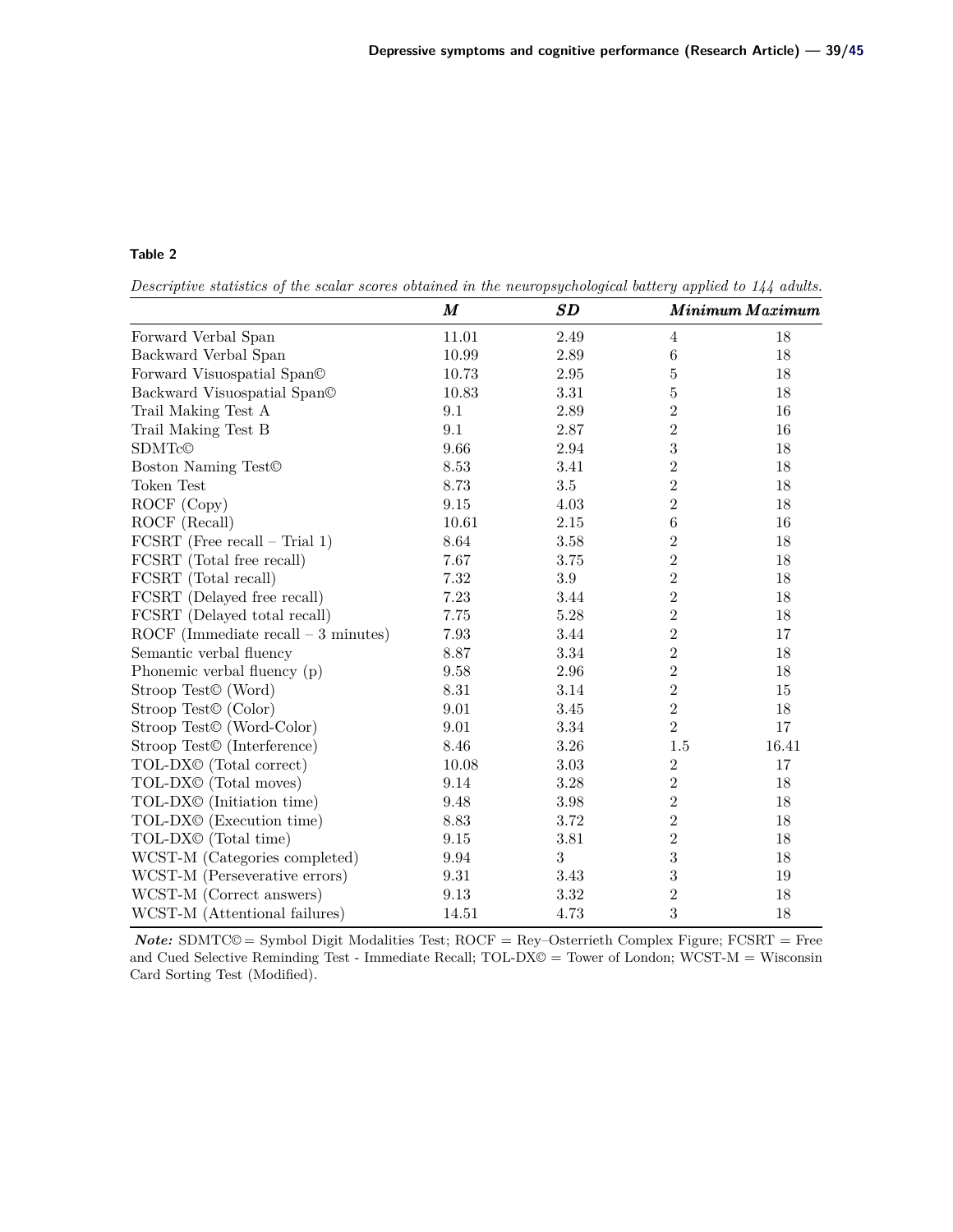<span id="page-5-0"></span>*Summary of the results of the factor analysis for the scalar scores in neuropsychological tests*  $(n = 111)$ *.* 

|                                         | Rotated factor loadings |                |               |             |                              |       |               |
|-----------------------------------------|-------------------------|----------------|---------------|-------------|------------------------------|-------|---------------|
|                                         | F1                      | F <sub>2</sub> | F3            | ${\rm F}4$  | F5                           | F6    | F7            |
| FCSRT (Total free recall)               | 0.902                   |                |               |             |                              |       |               |
| FCSRT (Total recall)                    | 0.877                   |                |               |             |                              |       |               |
| FCSRT (Delayed free recall)             | 0.845                   |                |               |             |                              |       |               |
| $FCSRT$ (Free recall – Trial 1)         | 0.778                   |                |               |             |                              |       |               |
| FCSRT (Delayed total recall)            | 0.774                   |                |               |             |                              |       |               |
| ROCF (Immediate recall $-3$ minutes)    | 0.551                   |                |               |             |                              |       |               |
| Stroop Test <sup>©</sup> (Interference) |                         | 0.815          |               |             |                              |       |               |
| Stroop Test <sup>©</sup> (Word-Color)   |                         | 0.783          |               |             |                              |       |               |
| Stroop Test <sup>©</sup> (Color)        |                         | 0.736          |               |             |                              |       |               |
| Stroop Test <sup>©</sup> (Word)         |                         | 0.64           |               |             |                              |       |               |
| SDMTc©                                  |                         | 0.515          |               |             |                              |       |               |
| Trail Making Test B                     |                         | 0.41           |               |             |                              |       |               |
| WCST-M (Correct answers)                |                         |                | 0.903         |             |                              |       |               |
| WCST-M (Categories completed)           |                         |                | 0.832         |             |                              |       |               |
| WCST-M (Perseverative errors)           |                         |                | 0.762         |             |                              |       |               |
| Phonemic verbal fluency (p)             |                         |                |               | 0.651       |                              |       |               |
| Backward Verbal Span                    |                         |                |               | 0.625       |                              |       |               |
| Forward Verbal Span                     |                         |                |               | 0.62        |                              |       |               |
| Token Test                              |                         |                |               | 0.605       |                              |       |               |
| Boston Naming Test <sup>©</sup>         |                         |                |               | 0.477       |                              |       |               |
| Backward Visuospatial Span©             |                         |                |               |             | 0.753                        |       |               |
| Forward Visuospatial Span©              |                         |                |               |             | 0.586                        |       |               |
| ROCF (Copy)                             |                         |                |               |             | 0.416                        |       |               |
| ROCF (Recall)                           |                         |                |               |             |                              | 0.779 |               |
| Trail Making Test A                     |                         |                |               |             |                              | 0.666 |               |
| Semantic verbal fluency                 |                         |                |               |             |                              | 0.617 |               |
| TOL-DX <sup>©</sup> (Total time)        |                         |                |               |             |                              |       | 0.864         |
| TOL-DX <sup>©</sup> (Execution time)    |                         |                |               |             |                              |       | 0.85          |
| TOL-DX <sup>®</sup> (Initiation time)   |                         |                |               |             |                              |       | 0.528         |
| Eigenvalues                             | 9.25                    | 3.38           | $1.9\,$       | 1.43        | 1.42                         | 1.23  | $1.2\,$       |
| % of variance                           | 14.97                   | 12.23          | 9.09          | 8.89        | 7.93                         | 7.68  | 7.54          |
| Cronbach's $\alpha$                     | 0.9                     | 0.89           | 0.85          | 0.81        | $0.7\,$                      | 0.65  | 0.81          |
| Standard score $M\pm SD$                | $7.7 \pm 3.2$           | $8.8 \pm 2.6$  | $9.4 \pm 2.8$ | $9.7\pm2.3$ | $10.2 \pm 2.7$ $9.5 \pm 2.2$ |       | $9.1 \pm 3.2$ |

*Note:* The table only shows the significant factor loadings (equal to or greater than 0.375). The Cronbach's coefficient  $\alpha$  for each factor has been calculated based on the items with a factor loading  $> 0.375$ .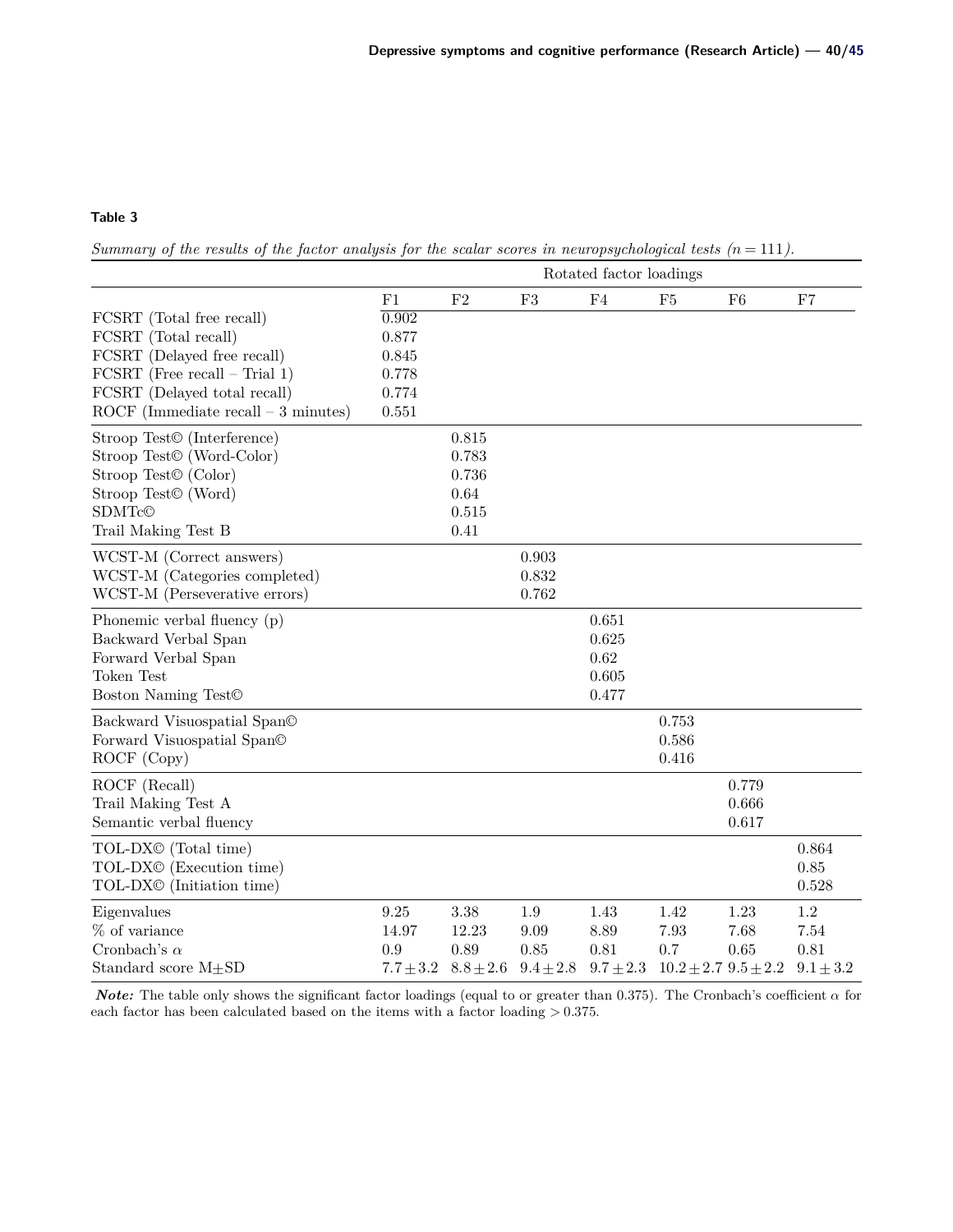tasks that show the performance in *language*; the fifth factor describes the performance in *visuospatial planning*; the sixth factor accounts for the *processing speed*; and, finally, the seventh component contains the processes required for *planning* [\(Tirapu-Ustárroz, Cordero-Andrés,](#page-10-8) [Luna-Lario, & Hernáez-Goñi,](#page-10-8) [2017\)](#page-10-8).

A standard score corresponding to the average scalar score obtained from the variables grouped in each factor was generated for each subject (Table [3\)](#page-5-0). Since these values reflect accurately the structure of the factor, they were used in the subsequent analysis.

#### **3.2 Correlations between depressive symptoms and scores in cognitive factors**

A correlation analysis was performed to observe the influence of age and schooling, besides the total score, on the Yesavage Geriatric Depression Scale, through a Spearman's rank correlation coefficient  $(\rho)$ . The results are shown in Table [4.](#page-7-0)

The relationships between the cognitive factors and the variables related to habits and medical history were examined using the Mann–Whitney U test. It was found that memory tasks are affected by tobacco consumption  $(U = 615; p < 0.01)$ , drug abuse  $(U = 1.5; p < 0.05)$ , use of antiarrhythmic drugs  $(U = 26.5; p < 0.05)$ , and use of anti-dementia drugs ( $U = 179.5$ ;  $p < 0.001$ ).

The performance in visuospatial tasks is also different in men and women  $(U = 1975; p < 0.05)$ , and varies in tobacco users  $(U = 619; p < 0.01)$  and individuals with history of hypertension ( $U = 1789$ ;  $p < 0.05$ ). These abilities are also affected by the use of antiplatelets  $(U = 278;$  $p < 0.01$ ), anxiolytics ( $U = 108$ ;  $p < 0.01$ ), and neuroleptics  $(U = 31; p < 0.05)$ . Tobacco consumption also intervenes in the processing speed ( $U = 675$ ;  $p < 0.05$ ). Finally, sex ( $U = 1377$ ;  $p < 0.01$ ) and use of anti-dementia drugs  $(U = 359; p < 0.05)$  have an impact on planning.

#### **3.3 Multiple regression analysis**

In the multiple regression analysis, each cognitive component was examined separately.

For the *memory* component, the multiple regression coefficient of the model  $(R)$  was 0.511; the adjusted  $R<sup>2</sup>$  (coefficient of determination) was 0.237; the level of significance of the  $F$  test (10.843) in the analysis of variance was  $p < 0.001$ ; the  $\beta$  values, that indicate the intensity of the effect of each variable of the final model, were  $\beta = 0.285$ ,  $p = 0.001$  for years of schooling and  $\beta = -0.298$ ,  $p < 0.001$  for the use of acetylcholinesterase inhibitors. Depressive symptoms do not affect the variance of the scores obtained in this ability ( $\beta = -0.003$ ,  $p = 0.971$ .

In *inhibitory control*, the coefficient R was 0.542 and the adjusted  $R^2$  was 0.283. The significance value of  $F(26.667)$  was  $p < 0.001$ . The variables with significant effect on this factor were the total score on the Yesavage

Depression Scale ( $\beta = -0.187$ ,  $p = 0.018$ ) and years of schooling ( $\beta = 0.451, p < 0.001$ ).

Regarding the performance in *categorization and flexibility*, only the years of schooling were significant  $(\beta = 0.291, p < 0.001)$ . Although the standardized coefficient of the total score in the Yesavage Depression Scale was negative, it did not reach significant levels  $(\beta = -0.022, p = 0.802)$ . The general parameters of the model adjusted well:  $R = 0.291$  and adjusted  $R^2 = 0.078$ . The level of significance of the  $F$  test (12.123) in the analysis of variance was  $p = 0.001$ .

*Language* was affected by the scores in the Yesavage Depression Scale ( $\beta = -0.179$ ,  $p = 0.029$ ), the years of schooling ( $\beta = 0.384$ ,  $p < 0.001$ ), and the use of antiarrhythmic drugs ( $\beta = 0.155$ ,  $p = 0.045$ ). In this model, the value of R was 0.518, the adjusted  $R^2$  was 0.251, and the significance level of the F test (15.539) was  $p < 0.001$ .

The model for the *visuospatial planning* component showed good fit indices:  $R = 0.546$ ; corrected  $R^2 = 0.269$ ; F statistic=10.443 ( $p < 0.001$ ). The  $\beta$  values indicate that the years of schooling ( $\beta = 0.297$ ,  $p < 0.001$ ) improve the performance of this function, while male sex  $(\beta =$  $-0.188$ ,  $p = 0.018$ ) seems to be associated with a worse performance. It is striking that the use of anxiolytics  $(\beta = -0.180, p = 0.023)$  and neuroleptics  $(\beta = -0.181,$  $p = 0.021$ ) is associated with better performance in this ability. Depressive symptoms were not significant in the final model  $(\beta = -0.151, p = 0.075)$ .

The performance in processing speed was only explained by the years of schooling ( $\beta = 0.407$ ,  $p = 0.023$ )  $(R = 0.407;$  corrected  $R^2 = 0.159; F = 25.64 \, p < 0.001$ .

Lastly, as for the performance in planning, the values of  $\beta$  indicate that the number of years of schooling ( $\beta =$ 0.285,  $p = 0.001$ ) and the sex ( $\beta = 0.176$ ,  $p = 0.041$ ) are the variables that explain the percentage of variance of this ability ( $R = 0.357$ ; corrected  $R^2 = 0.114$ ;  $F = 9.011$  $p < 0.001$ ).

## **4. Discussion**

The purpose of this research was to study the relationship between depressive symptomatology and cognitive performance in older people, taking into account sociodemographic characteristics, habits, and medical history. The results obtained show that people with these symptoms have a reduced cognitive performance in interference control and language [\(Spira et al.,](#page-10-4) [2012\)](#page-10-4). This finding is consistent with other studies that have established that depressive patients exhibit alterations in EFs and working memory, hence affecting other cognitive domains [\(Bora et al.,](#page-8-2) [2013;](#page-8-2) [Rock et al.,](#page-10-5) [2014;](#page-10-5) [Snyder,](#page-10-6) [2014\)](#page-10-6).

To explore this idea, it was necessary to analyze the magnitude, significance, and direction of the Spearman's correlation coefficient between the total score in the depression scale and each of the scores in the seven factors, five of which were inversely associated with depressive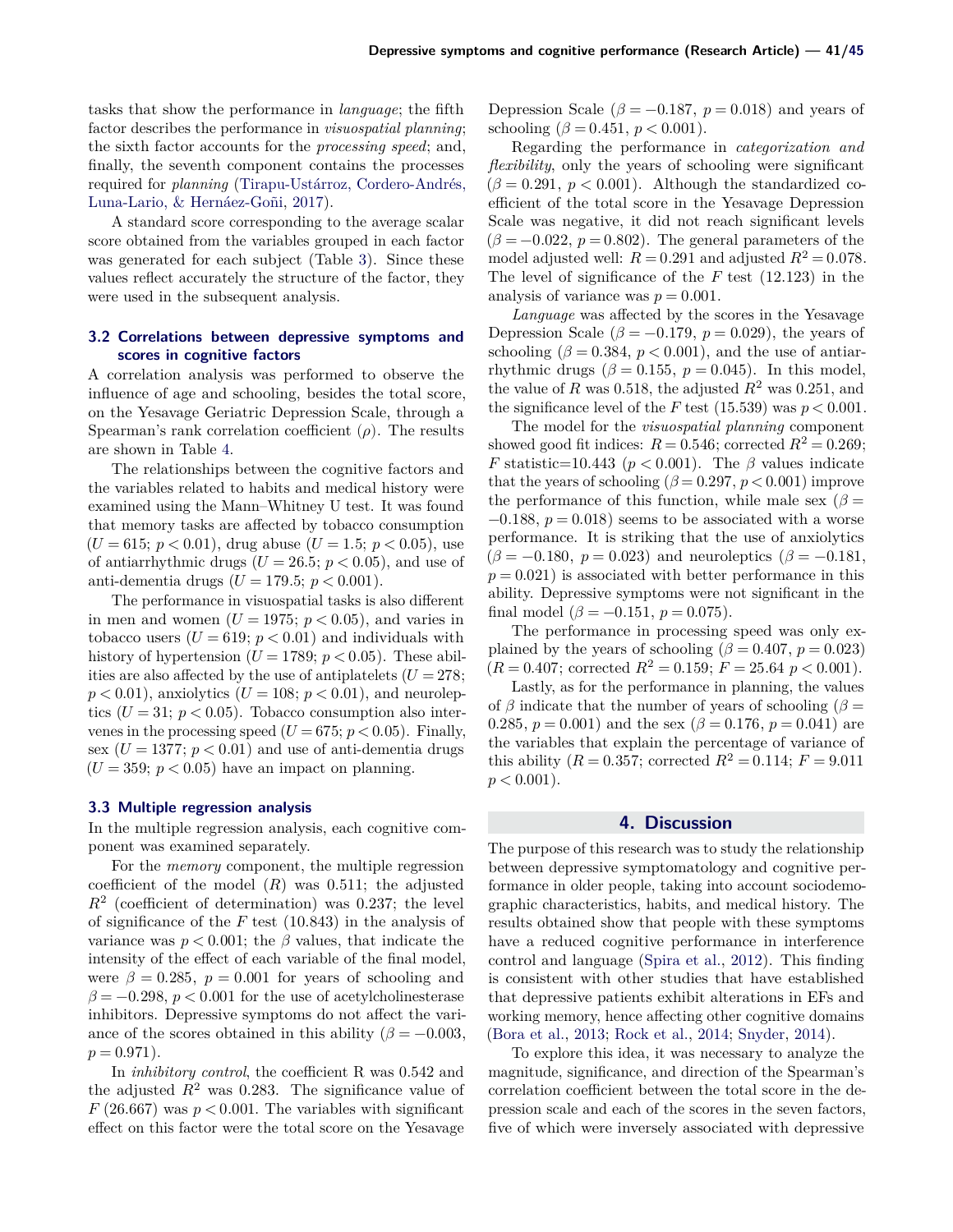<span id="page-7-0"></span>*Correlation between age, years of schooling, and total score in the Yesavage Geriatric Depression Scale and the seven neuropsychological factors in a sample of 144 older adults.*

| $\cdot$                        | Age        | Years of schooling | <b>Total Yesavage</b> |
|--------------------------------|------------|--------------------|-----------------------|
| Memory                         | $-0.237**$ | $0.312***$         | $-0.209*$             |
| Inhibitory control             | $-0.213*$  | $0.514***$         | $-0.279**$            |
| Categorization and flexibility | $-0.246**$ | $0.293**$          | $-0.1$                |
| Language                       | $-0.093$   | $0.459***$         | $-0.231**$            |
| Visuospatial planning          | $-0.280**$ | $0.407***$         | $-0.225**$            |
| Processing speed               | 0.047      | $0.347***$         | $-0.123$              |
| Planning                       | $-0.289**$ | $0.314***$         | $-0.228*$             |

*Note:*  $\rho =$  Spearman's rank correlation coefficient ( $\rho$ ). \* $p < 0.05$ ; \*\* $p < 0.01$ ; \*\*\* $p < 0.001$ .

symptoms: memory, inhibitory control, language, visuospatial planning, and planning. These results coincide with other studies [\(Dechent,](#page-8-5) [2008;](#page-8-5) [Goodale,](#page-9-18) [2007\)](#page-9-18). However, in the multivariate analysis, memory, visuospatial abilities, and planning were not explained significantly by the variation in depressive symptoms.

Interference control and language kept the significant association under the statistical control of the covariates in the multivariate models. These two factors can be explained from the construct proposed by [Stuss](#page-10-9) [\(1992\)](#page-10-9), who defined EFs from a functional perspective as a set of complementary abilities that make it possible to set and maintain goals in the working memory, control their execution, and prevent possible distractions from interfering with their achievement. The author also proposes an executive functioning model based on the neuroanatomical location and interconnection of the areas related to EFs [\(Stuss,](#page-10-9) [1992\)](#page-10-9).

The dorsolateral prefrontal cortex (DLPFC) is related to the most complex cognitive processes [\(Fuster,](#page-9-19) [2002\)](#page-9-19). It is a multimodal association area that integrates information coming from the unimodal, heteromodal, and paralimbic association areas—connected to mood. EFs such as planning, abstraction, working memory, fluency, complex problem solving, cognitive flexibility, serialization and sequencing, and organization are attributed to this area [\(Alexander & Stuss,](#page-8-6) [2000\)](#page-8-6). Our results can be explained in light of these anatomical and functional observations, given that interference control and language concentrate tasks that require the optimal performance of cognitive processes managed by the DLPFC that have been classified as particularly sensitive to the presence of depressive symptoms [\(Alexopoulos, Kiosses, Klimstra,](#page-8-7) [Kalayam, & Bruce,](#page-8-7) [2002;](#page-8-7) [Dechent,](#page-8-5) [2008;](#page-8-5) [Goodale,](#page-9-18) [2007\)](#page-9-18).

This study found an inverse linear relationship between the severity of the depressive symptoms and the visuospatial planning abilities. It has been established that the difficulties that people with depression exhibit in processes involving visuospatial planning and ability to perform cognitive activities that require manipulation

of visual material could be explained by the alteration in the connection of the DLPFC neural activity [\(Alexan](#page-8-6)[der & Stuss,](#page-8-6) [2000\)](#page-8-6), in addition to faults in the visual working memory updating and the spatial and functional activation that exists in visual and prefrontal areas [\(Le,](#page-9-20) [Borghi, Kujawa, Klein, & Leung,](#page-9-20) [2017\)](#page-9-20).

This suggests that depressive symptoms and cognitive performance are significantly related, due to the role of the common mechanism that includes alterations in visual and prefrontal processing during vision control and selection and retention of information. Therefore, the ability to improve the execution of the relevant task and inhibit nonrelevant information will be affected in the presence of depressive symptoms [\(Le et al.,](#page-9-20) [2017\)](#page-9-20).

The results of this study concerning the relationship between depressive symptoms and performance in interference control can be discussed in the light of the findings by [Hartikainen, Ogawa, and Knight](#page-9-21) [\(2012\)](#page-9-21), who conducted a study in which they found evidence in favor of the role of emotional modulation in the allocation of attention resources.

In our study, the tasks grouped in the *inhibitory control* factor are closely related to the ability to control the interference of irrelevant stimuli and the inhibition of responses in visual processes—something that is negatively impacted by the presence and intensity of depressive symptoms. It has been determined that the medial frontal cortex (MFC) has an influence on processes such as inhibition, detection and resolution of conflicts, regulation, and attentional effort. It also participates in the regulation of aggression and motivational states [\(Fuster,](#page-9-19) [2002\)](#page-9-19). Therefore, it can be assumed that this area is involved in the relationship found in this research.

In this regard, a recent study analyzed the functional consequences of brain changes in depression at a perceptual level, through the observation of a basic visual process, specifically, the inhibitory process within the visual motion system called center-surround suppression (CSS). The authors found that the inhibitory perceptual process is altered in currently depressed individuals,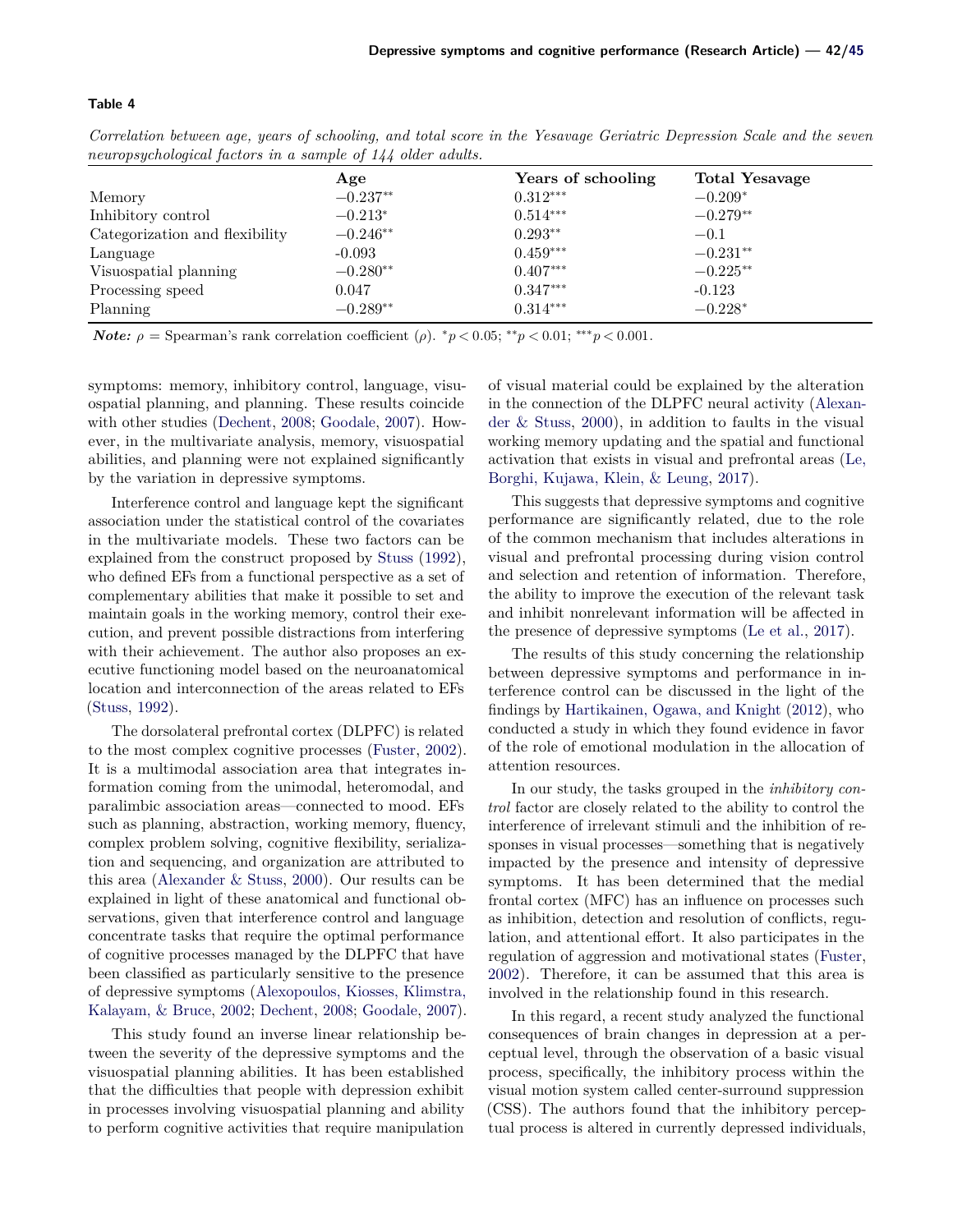and that gamma-aminobutyric acid (GABA) depletion may be responsible for the difficulties in discriminating the direction of motion under specific conditions [\(Nor](#page-9-22)[ton, McBain, Pizzagalli, Cronin-Golomb, & Chen,](#page-9-22) [2016\)](#page-9-22). The above can explain our findings, considering that low scores in interference control are associated with a greater presence of depressive symptoms in our sample.

The results of this study also show that schooling is a relevant variable when analyzing the factors that affect cognitive performance in older people. However, it is worth mentioning that there is no consensus in the literature about the role of schooling in older adults with depressive symptoms.

On the one hand, some authors, based on the theory of cognitive reserve, state that schooling is one of the factors that contributes to the well-being of older adults and presume that there is no direct relationship between the severity of a neurological pathology and its effect on cognitive functioning. Thus, individuals with greater cognitive reserve will be able to face a more severe pathology without their cognitive performance being affected; contrary to individuals with a reduced reserve, who will have cognitive alterations in the presence of less severe pathologies [\(Stern et al.,](#page-10-10) [2003\)](#page-10-10). Therefore, schooling is a fundamental aspect in the individual variability of cognitive reserve [\(Stern,](#page-10-11) [2003\)](#page-10-11).

[Chen, Copeland, and Wei](#page-8-8) [\(1999\)](#page-8-8) point out that low schooling levels and adverse socioeconomic conditions are risk factors for depressive disorders in older people. Similarly, a recent longitudinal study, which monitored 6,220 people from 2002 to 2015, found that belonging to a low socioeconomic stratum—also associated with low schooling levels—increases the risk of developing dementia by a factor of 1.68 (95% CI,  $1.05-2.86$ ) [\(Cadar](#page-8-9) [et al.,](#page-8-9) [2018\)](#page-8-9).

In conclusion, our study shows that depression is related to a lower cognitive performance in older adults; specifically, the presence and intensity of depressive symptoms is associated with lower performance in tasks dependent on executive control.

The strengths of our study are related to the specificity and sensitivity of the instruments used for the neuropsychological assessment of the sample, since, as stated by [Ismail, Malick, Smith, Schweizer, and Fischer](#page-9-23) [\(2014\)](#page-9-23), when conducting research on the role of depression in cognitive performance, it is indispensable to use solid instruments to evaluate all cognitive domains.

Our study is not exempt from limitations. Its transversal design does not allow us to address causal relationship. This limitation raises the need for longitudinal studies with appropriate designs and sample sizes to allow researchers to explore this type of relationship. Another limitation is the implementation of a convenience sampling, which reduces the capacity to make generalizations about the whole older population. Finally, it is necessary

to perform a more precise measurement of the diagnosis of depression and a better quantification of its severity and etiology.

**Conflict of interest:** All authors state that they do not have any conflicts of interest to declare.

**Funding sources:** This research was funded by the Department of Research and Postgraduate Studies of Universidad de San Buenaventura, Medellín.

#### **References**

- <span id="page-8-6"></span>Alexander, M. P., & Stuss, D. T. (2000). Disorders of frontal lobe functioning. In *Seminars in Neurology* (Vol. 20, pp. 427–438).
- <span id="page-8-7"></span>Alexopoulos, G. S., Kiosses, D. N., Klimstra, S., Kalayam, B., & Bruce, M. L. (2002). Clinical presentation of the "depression–executive dysfunction syndrome" of late life. *The American Journal of Geriatric Psychiatry*, *10*(1), 98–106.
- <span id="page-8-1"></span>Alvarán, L., Gómez, L. A., Aguirre, D. C., & Ortiz, L. D. (2008). Caracterización neuropsicológica de pacientes con glioma tratados en el Instituto de Cancerología de Medellín. *Acta Neurológica Colombiana*, *24*, 13–23.
- <span id="page-8-2"></span>Bora, E., Harrison, B. J., Yücel, M., & Pantelis, C. (2013). Cognitive impairment in euthymic major depressive disorder: a meta-analysis. *Psychological Medicine*, *43*(10), 2017–2026.
- <span id="page-8-4"></span>Borkowski, J. G., Benton, A. L., & Spreen, O. (1967). Word fluency and brain damage. *Neuropsychologia*, *5*(2), 135–140.
- <span id="page-8-9"></span>Cadar, D., Lassale, C., Davies, H., Llewellyn, D. J., Batty, G. D., & Steptoe, A. (2018). Individual and Area-Based Socioeconomic Factors Associated with Dementia Incidence in England: Evidence from a 12-Year Follow-up in the English Longitudinal Study of Ageing. *JAMA Psychiatry*, *75*(7), 723–732.
- <span id="page-8-8"></span>Chen, R., Copeland, J. R. M., & Wei, L. (1999). A metaanalysis of epidemiological studies in depression of older people in the People's Republic of China. *International Journal of Geriatric Psychiatry*, *14*(10), 821–830.
- <span id="page-8-0"></span>Da Silva, J., Goncalves-Pereira, M., Xavier, M., & Mukaetova-Ladinska, E. B. (2013). Affective disorders and risk of developing dementia: systematic review. *The British Journal of Psychiatry*, *202*(3), 177–186.
- <span id="page-8-5"></span>Dechent, C. (2008). Depresión geriátrica y trastornos cognitivos. *Revista Hospital Clínico Universidad de Chile*, *19*, 339–46.
- <span id="page-8-3"></span>Dotson, V. M., Beydoun, M. A., & Zonderman, A. B. (2010). Recurrent depressive symptoms and the in-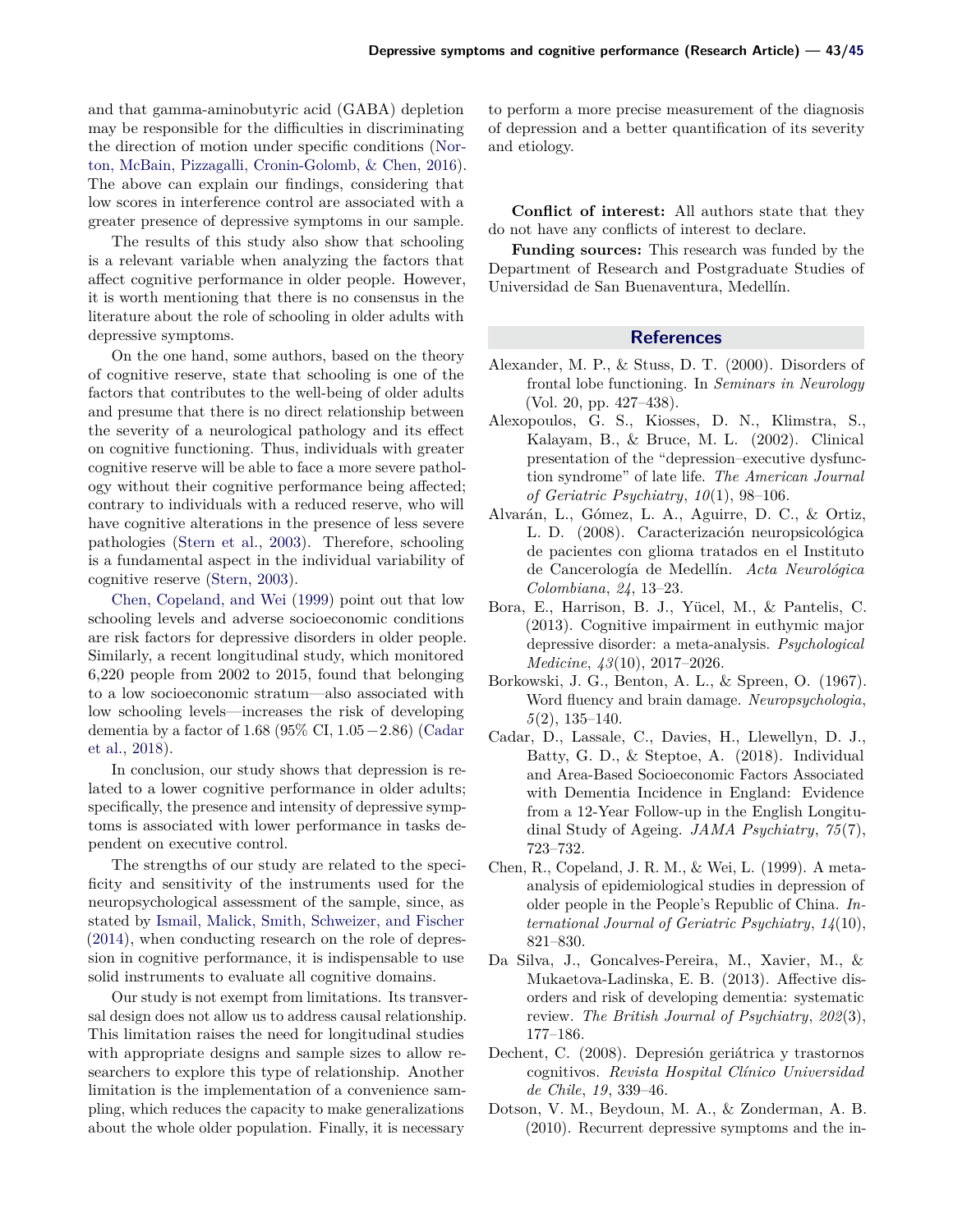cidence of dementia and mild cognitive impairment. *Neurology*, *75*(1), 27–34.

- <span id="page-9-11"></span>Duarte, L., Espitia, A., & Montañés, P. (2016). Aportes y limitaciones del Boston Naming Test: evidencia a partir de controles colombianos. *Acta Neurológica Colombiana*, *32*(4), 290–296.
- <span id="page-9-19"></span>Fuster, J. M. (2002). Frontal lobe and cognitive development. *Journal of Neurocytology*, *31*(3-5), 373–385.
- <span id="page-9-1"></span>Gabryelewicz, T., Styczynska, M., Luczywek, E., Barczak, A., Pfeffer, A., Androsiuk, W., … Barcikowska, M. (2007). The rate of conversion of mild cognitive impairment to dementia: predictive role of depression. *International Journal of Geriatric Psychiatry*, *22*(6), 563–567.
- <span id="page-9-2"></span>Gao, Y., Huang, C., Zhao, K., Ma, L., Qiu, X., Zhang, L., … others (2013). Depression as a risk factor for dementia and mild cognitive impairment: a meta-analysis of longitudinal studies. *International Journal of Geriatric Psychiatry*, *28*(5), 441–449.
- <span id="page-9-18"></span>Goodale, E. (2007). Síntomas cognitivos de la depresión. *Revista de Toxicomanías*, *50*, 13–15.
- <span id="page-9-15"></span>Grant, D. A., & Berg, E. (1948). A behavioral analysis of degree of reinforcement and ease of shifting to new responses in a Weigl-type card-sorting problem. *Journal of Experimental Psychology*, *38*(4), 404–411.
- <span id="page-9-21"></span>Hartikainen, K. M., Ogawa, K. H., & Knight, R. T. (2012). Orbitofrontal cortex biases attention to emotional events. *Journal of Clinical and Experimental Neuropsychology*, *34*(6), 588–597.
- <span id="page-9-9"></span>Hernández, L., Montañés, P., Gámez, A., Cano, C., & Núñez, E. (2007). Neuropsicología del envejecimiento normal. *Revista de la Asociación Colombiana de Gerontología y Geriatría*, *21*(1), 992–1004.
- <span id="page-9-17"></span>Isaacs, B., & Kennie, A. T. (1973). The Set test as an aid to the detection of dementia in old people. *The British Journal of Psychiatry*, *123*(575), 467–470.
- <span id="page-9-23"></span>Ismail, Z., Malick, A., Smith, E. E., Schweizer, T., & Fischer, C. (2014). Depression versus dementia: is this construct still relevant? *Neurodegenerative Disease Management*, *4*(2), 119–126.
- <span id="page-9-8"></span>Kessing, L. V. (2012). Depression and the risk for dementia. *Current Opinion in Psychiatry*, *25*(6), 457–461.
- <span id="page-9-3"></span>Kessing, L. V., Sondergard, L., Forman, J. L., & Andersen, P. K. (2009). Antidepressants and dementia. *Journal of Affective Disorders*, *117* (1-2), 24–29.
- <span id="page-9-4"></span>Kirkman, M. S., Briscoe, V. J., Clark, N., Florez, H., Haas, L. B., Halter, J. B., … others (2012). Diabetes in older adults. *Diabetes Care*, *35*(12), 2650–2664.
- <span id="page-9-20"></span>Le, T. M., Borghi, J. A., Kujawa, A. J., Klein, D. N., & Leung, H.-C. (2017). Alterations in visual cortical activation and connectivity with prefrontal cortex during working memory updating in ma-

jor depressive disorder. *NeuroImage: Clinical*, *14*, 43–53.

- <span id="page-9-5"></span>López Torres, I., Torres-Sánchez, I., Martín Salvador, A., Ortiz Rubio, A., Rodríguez Alzueta, E., & Valenza, M. C. (2014). Deterioro cognitivo, estado nutricional y perfil clínico en la enfermedad pulmonar obstructiva crónica. *Nutrición Hospitalaria*, *30*(5), 1152–1159.
- <span id="page-9-10"></span>Montañés, P. (2016). *Enfermedad de Alzheimer. memorias que se desvanecen*. Bogotá: Universidad Nacional de Colombia.
- <span id="page-9-7"></span>Neubauer, A. B., Wahl, H.-W., & Bickel, H. (2013). Depressive symptoms as predictor of dementia versus continuous cognitive decline: a 3-year prospective study. *European Journal of Ageing*, *10*(1), 37–48.
- <span id="page-9-22"></span>Norton, D. J., McBain, R. K., Pizzagalli, D. A., Cronin-Golomb, A., & Chen, Y. (2016). Dysregulation of visual motion inhibition in major depression. *Psychiatry Research*, *36*(5), 1011–1014.
- <span id="page-9-6"></span>Ownby, R. L., Crocco, E., Acevedo, A., John, V., & Loewenstein, D. (2006). Depression and risk for Alzheimer disease: systematic review, metaanalysis, and metaregression analysis. *Archives of General Psychiatry*, *63*(5), 530–538.
- <span id="page-9-14"></span>Peña Casanova, J., Gramunt-Fombuena, N., Quiñones Úbeda, S., Sánchez-Benavides, G., Aguilar, M., Badenes, D., … for the NEURONORMA Study Team (2009). Spanish Multicenter Normative Studies (NEURONORMA Project): Norms for the Rey–Osterrieth Complex Figure (Copy and Memory), and Free and Cued Selective Reminding Test. *Archives of Clinical Neuropsychology*, *24*(4), 371–393.
- <span id="page-9-13"></span>Peña Casanova, J., Quiñones Úbeda, S., Gramunt-Fombuena, N., Aguilar, M., Casas, L., Molinuevo, J. L., … others (2009a). Spanish Multicenter Normative Studies (NEURONORMA Project): norms for Boston naming test and Token Test. *Archives of Clinical Neuropsychology*, *24*(4), 343–354.
- <span id="page-9-16"></span>Peña Casanova, J., Quiñones Úbeda, S., Gramunt-Fombuena, N., Aguilar, M., Casas, L., Molinuevo, J. L., … others (2009b). Spanish Multicenter Normative Studies (NEURONORMA Project ): Norms for the Stroop Color-Word Interference Test and the Tower of London-Drexel. *Archives of Clinical Neuropsychology*, *24*, 413–429.
- <span id="page-9-12"></span>Peña Casanova, J., Quiñones Úbeda, S., Gramunt-Fombuena, N., Aguilar, M., Casas, L., Molinuevo, J. L., … others (2009c). Spanish Multicenter Normative Studies (NEURONORMA Project ): Norms for Verbal Span, Visuospatial Span, Letter and Number Sequencing, Trail Making Test, and Symbol Digit Modalities Test. *Archives of Clinical Neuropsychology*, *24*, 321–341.
- <span id="page-9-0"></span>Roca Socarrás, A. C., & Henriette, K. (2012). Com-